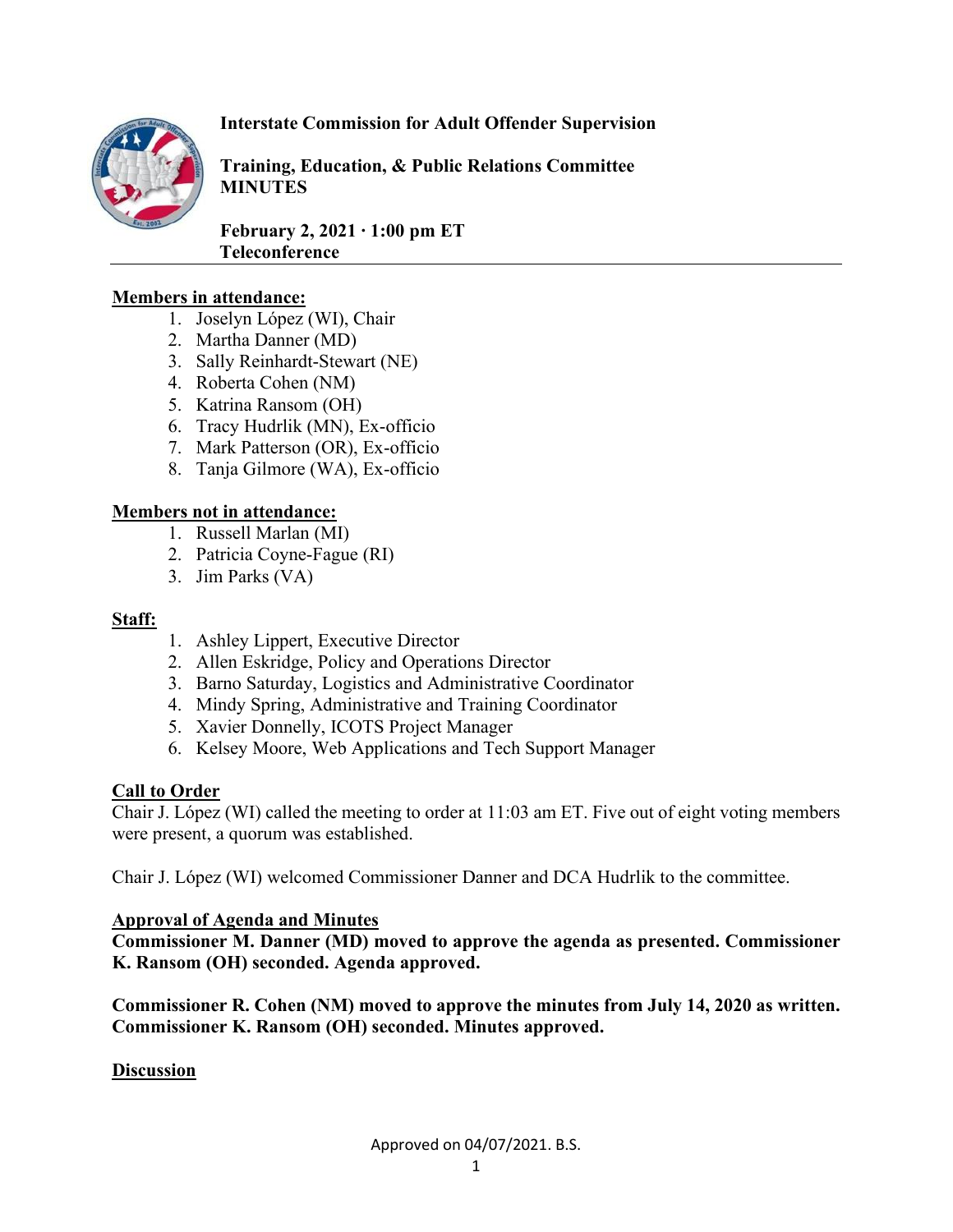*RFRI processing for Living in Receiving State at the Time of Sentencing –* Chair J. López (WI) stated that at the January meeting, the West Region reviewed an ICOTS enhancement to modify workflow for RFRI reason 'living in receiving state at the time of sentencing' proposed by Nevada.

The region agreed to forward the proposal to the Training Committee to addressthe issue described in the enhancement through training instead. While it was common practice for states to deny an RFRI request for offenders 'living in the receiving state at the time of sentencing' when outside the 7-day timeframe (Rule 3.103 (a)(1)), this enhancement posed several data concerns as well as cost implications due to the nature of the RFRI workflow.

Meeting timeframes did not change the reason for RI nor should it disqualify an offender from returning home (most delays are due to administrative or workflow obstacles.) States should discontinue these practices to increase the efficiency of the transfer process and decrease unnecessary 'paperwork' and ICOTS processing; accurately 'track' the offender and prevent gaps in supervision, and allow for accurate use of Dashboard tools.

The committee decided to share this information in the March newsletter as well as address it in a training bulletin making it searchable via CORE.

*APPA Winter Institute presentation:* Chair J. López (WI) informed the committee that the American Probation and Parole Association (APPA) approved the Commission's proposal to present at its Winter Training Institute scheduled for February 22-26, 2021. Chair López, DCA Hudrlik, and Training Coordinator Spring would present on "Navigating Interstate Compact during a Pandemic". The presentation included interactive activities for the audience.

The committee reviewed the workshop's PPT put together by the national office.

Chair J. López (WI) asked the committee members to send their additional recommendations and suggestions to the national office by February 12.

DCA T. Hudrlik (WI) suggested mentioning that the threshold for violations to return to an institution had changed, even if the official documentation had not changed yet.

Chair J. López (WI) agreed with DCA Hudrlik adding that Wisconsin had to reduce the number of institution beds consequently expanding their community-based programs.

*February Compact Staff training:* Training Coordinator M. Spring informed the committee about the upcoming compact staff training scheduled for February 2021. The training would cover various updates and important announcements:

• *ICOTS email bounces - What states need to know/do to prevent them -* a number of states had reported issues where some of their users were not receiving email notifications from ICOTS. This was related to email servers within states sending "hard bounce" notifications to ICOTS email server, causing it to mark that address as inactive. The training would inform states what they needed to do on their side to keep this issue from happening in the future.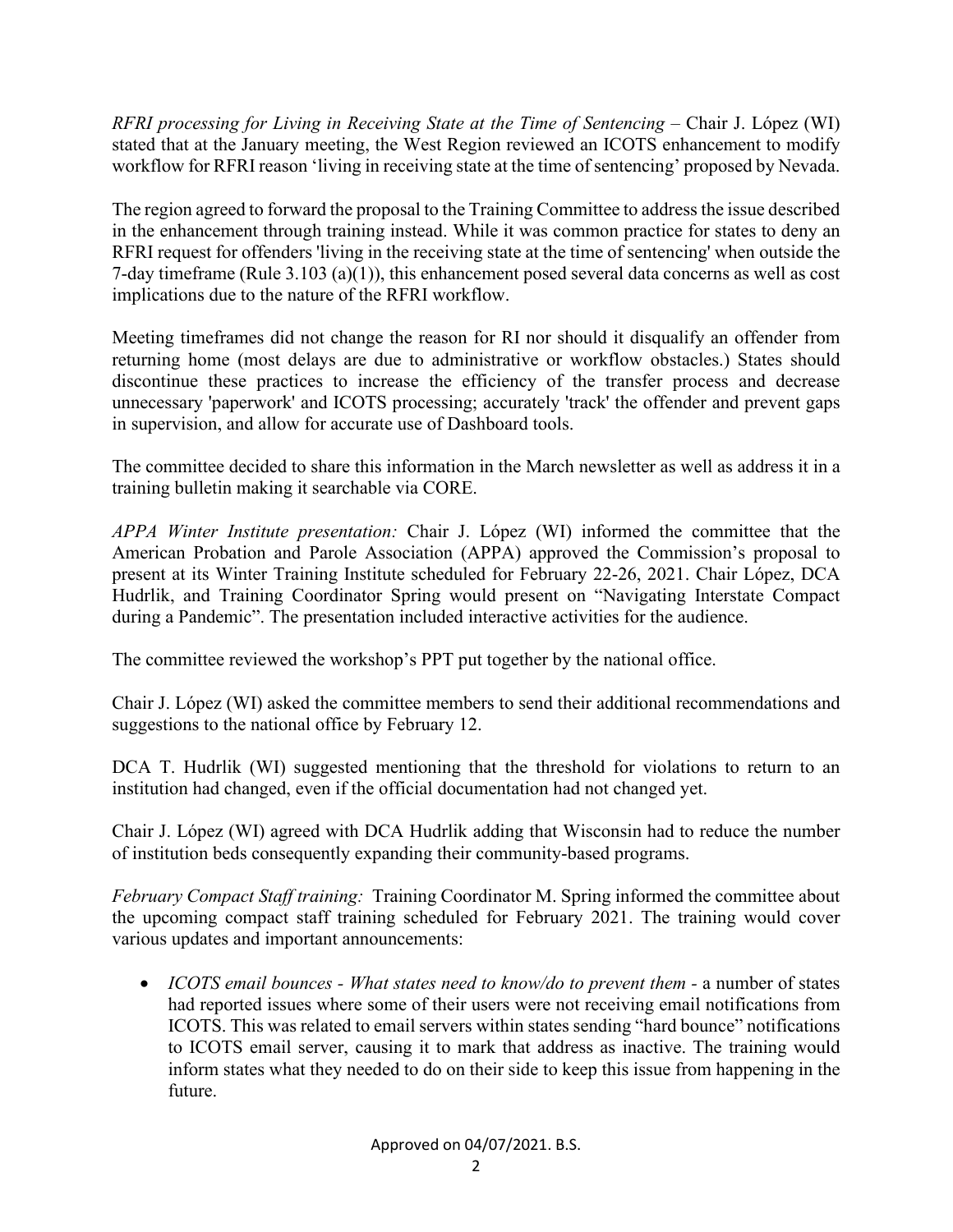- *2021 ICOTS enhancements – What's coming?*
- *New DCA Liaison Chair & New Dashboard program kicking off July 2021*
- *FY22 Rejection Assessment plans/pilot update*
- *ICOTS data issues Reporting Instruction requests*

Chair López and Commissioner Ransom volunteered to assist with the training.

Chair J. López (WI) asked the committee members to email her if they want to volunteer for this training.

*State Council toolkit:* Chair J. López (WI) discussed the state council toolkit located under *Resources* tab on the Commission's website. The page included information on compact statute, related policy, council appointments, council activities, council operation, annual reporting, and compliance dashboard. She noted it was a good resource page especially for new council members.

Commissioner R. Cohen (NM) suggested adding links to on-demand trainings appropriate for state council members.

Executive Director A. Lippert asked the committee members to email the national office any feedback regarding the state council toolkit.

Chair J. López (WI) stated that recently, the Executive Committee approved changes to the state council policy. The changes allowed states to submit their state council information online. The form pre-populates state's existing data simplifying the process for making corrections or additions.

*ABM Workgroup update:* Chair J. López (WI) stated that the ABM Planning workgroup met in January to put together the 2021 Annual Business Meeting's agenda. She added that the commissioners were the targeted audience.

The workgroup reviewed the needs assessment results and chose the following topics for the agenda:

- Supervision in a Post-COVID era Where did my offender go
- A New Landscape Decriminalization of drug use (Increased drug use as a trauma response to pandemic; Legalization of marijuana)
- Victim Engagement
- Trauma Informed Presentation

Executive Director A. Lippert added that the ABM planning workgroup wanted to focus this annual meeting on reconnecting with each other and networking opportunities. The workgroup will present the final draft agenda to the Executive Committee for approval in March.

Chair J. López (WI) asked the committee members to send any additional agenda recommendations by February 9.